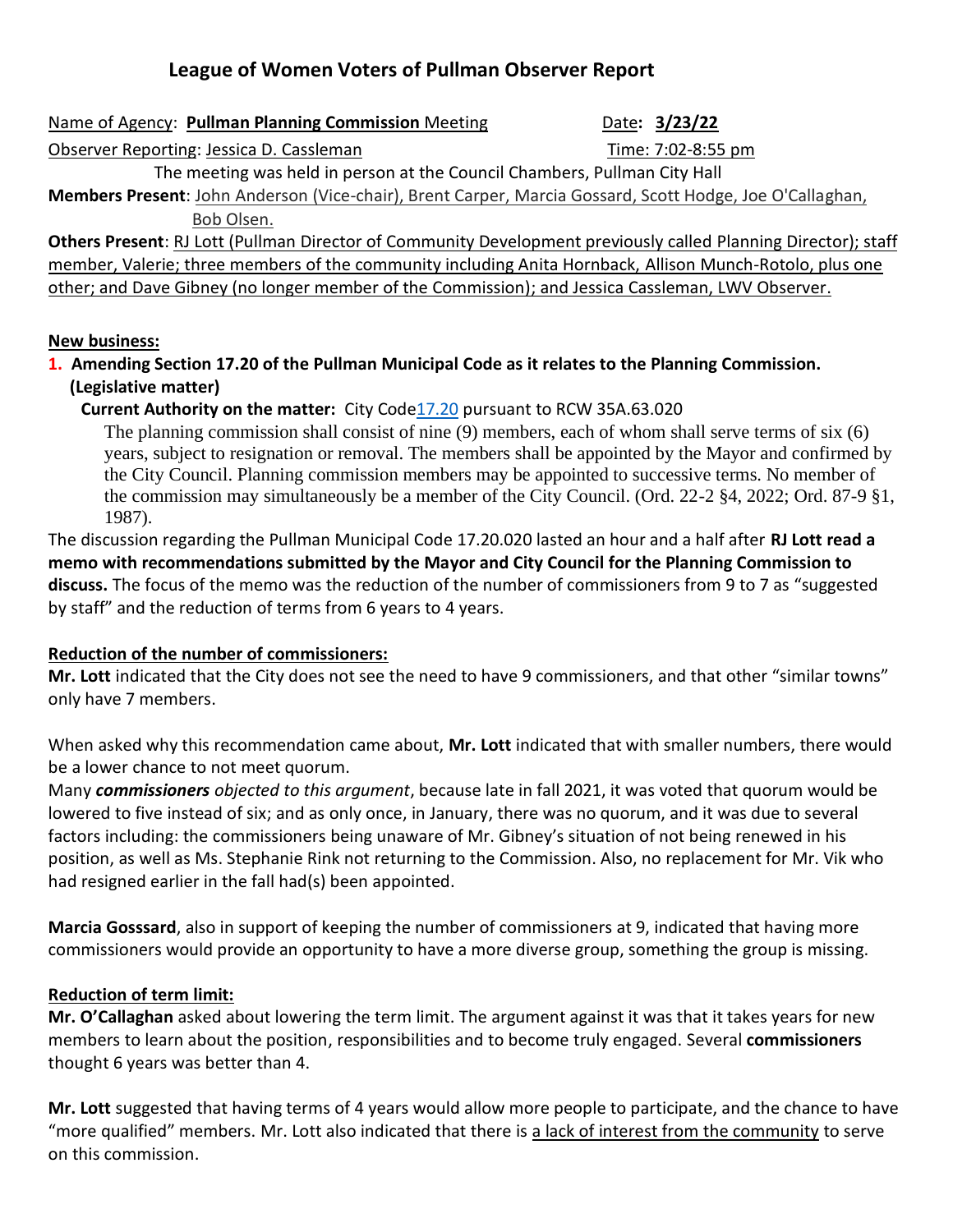**Ms. Gossard** again mentioned that there is a need for more diversity, and if there is a lack of interest there should be an effort made to recruit members.

The **commissioners** indicated that nowhere on the website is there a call for volunteers and a stronger effort should be made to attract members to the committee.

**Commissioners** questioned how would others know of the need for volunteers, since even they did not know they did not have eight members until the Agenda was sent to them without Gibney's or Rink's names. They also shared concern that the appointment to replace Mr. Vik has not happened, with his position being vacant for over six months. Mr. Olsen also indicated that his term is coming to an end soon.

**Mr. Lott** then indicated that the proposal also included: "time, location of meetings", although this had been discussed, voted and approved by the Commission in 2021. He also indicated that the Commissioners needed to be trained, and educated on procedures, codes, etc. when appointed to serve.

**Mr. Carper** shared his concerns regarding the statement that the commissioners need more experience; that the changes suggested after only one meeting not having quorum; and asked if other committees and board members have previous experiences in the field they serve.

The **Commission** also asked:

- "Why will the changes make it better"?
- "Why now"?
- To address and ask the City Council to study this proposal further and make the changes later if they are truly needed.

At this point **Mr. Dave Gibney**, who was present during the whole discussion, came to the podium and indicated that when his term ended, he asked in writing if he would be reappointed to continue in the Commission and there were no responses to his inquiry. He indicated that he is very concerned about what's happening, and that nine members allows for more diversity on knowledge, age, experience, culture, etc. It was brought up that people stay on the commission not necessarily based on terms but as long as they can/want to serve. As former chair he believes that there is no need for changes. He also indicated that he wanted to express this not trying to push for him to get back in the Commission, but for further action.

**Brent Carper** at this point suggested that they should "re-draft the resolution 17.20. That the website needs to be updated indicating that there are three vacancies."

**Joe O'Callaghan** stated that it was "suspicious" for this proposal to be happening at this point. "Why now?" There were no problems having 9 commissioners, and suddenly changing without any previous consideration or some earlier discussion was disturbing. This was the first time they had heard of this, and with terms expiring. He would have liked to have had more information and more involvement from the commission to determine changes.

**Marcia Gossard** suggested tabling this for now until more volunteers are identified. She indicated that more effort should be made to attract volunteers through the website, through social media, the City of Pullman website, and word of mouth. She indicated again that more diversity is needed; she challenged the points made regarding not making quorum.

The **Commission** suggested a recommendation to the City Council indicating that the website needs to be updated with names of current members and the vacancies, and to encourage people to apply.